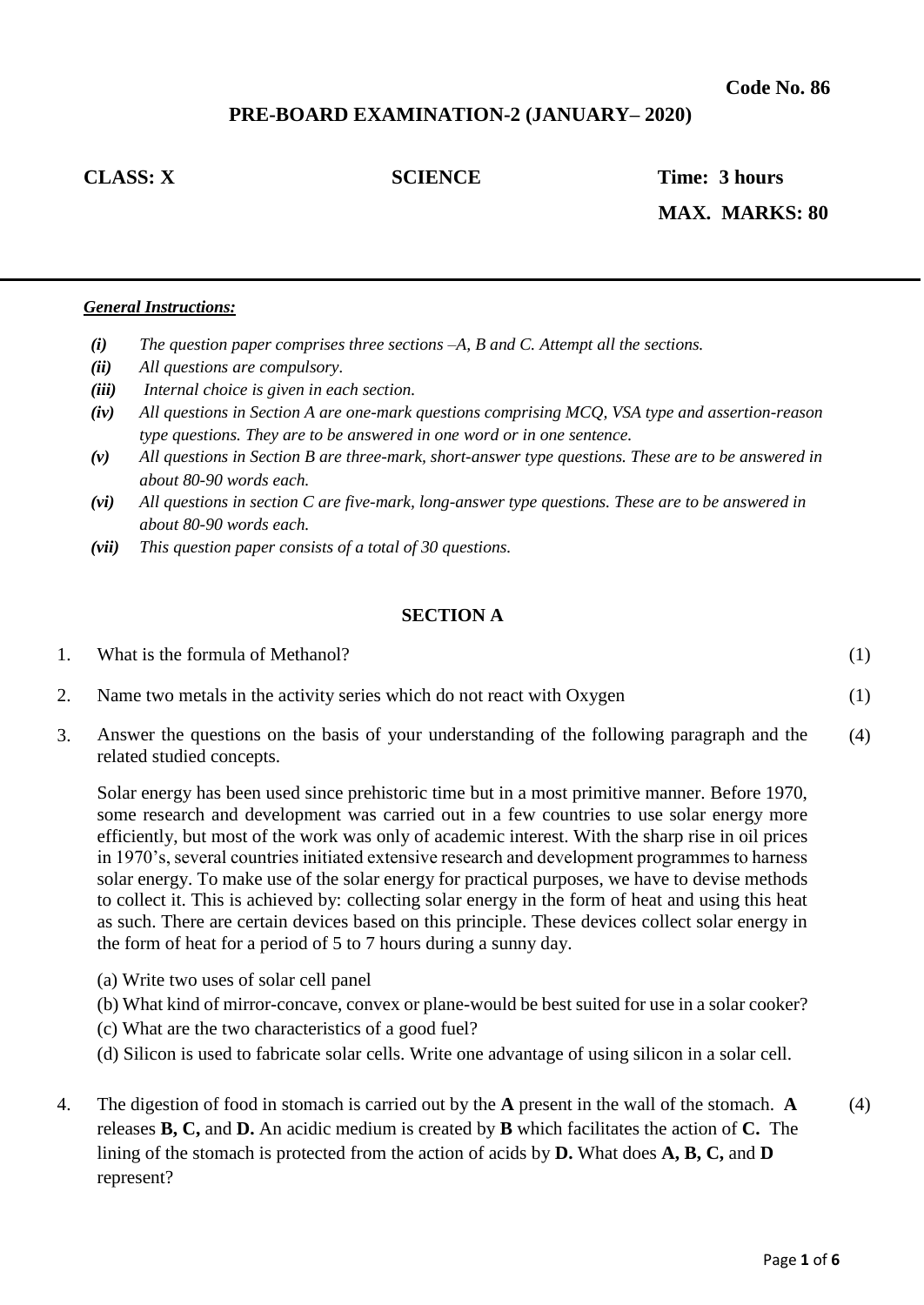- (i) Cone shaped
- (ii) Rod shaped
- (iii) Both rod and cone shaped
- (iv) None of these

# **OR**

The phenomenon of light responsible for the working of the human eye is

- (i) Reflection
- (ii) Refraction
- (iii) Power of accommodation
- (iv) Persistence of vision
- 6. 100 J of heat are produced each second in a 4  $\Omega$  resistance. Find the potential difference across the resistor. (1)
	- (i) 12V
	- $(ii)$  20 V
	- $(iii)$  40 V
	- $(iv)$  24 V

#### 7. Which uses more energy, a 250 W TV set in 1 h, or a 1200 W toaster in 10 minutes? (1)

- (i) Toaster
- (ii) Television
- (iii) Both toaster and television
- (iv) Cannot say

#### 8. Which part of Amoeba undergoes the initial change during binary fission? (1)

- a) Cytoplasm
- b) Nucleus
- c) Pseudopodia
- d) Vacuole

# **OR**

Which one of the following fungi does not reproduce by spore formation?

- a) Rhizopus
- b) Penicillium
- c) Yeast
- d) Mucor

#### 9. Which one of the following greenhouse gases is a contributor due to incomplete combustion of coal and petroleum? (1)

- (i) Oxides of nitrogen
- (ii) Methane
- (iii) Carbon monoxide
- (iv) Carbon dioxide
- 10. You are given the following chemical equation:

 $Mg(s)$  + CuO (s)  $\rightarrow$  MgO (s) + Cu (s)

This equation represents:

- (a) Decomposition reaction as well as displacement reaction
- (b) Combination reaction as well as double displacement reaction
- (c) Redox reaction as well as displacement reaction
- (d) Double displacement reaction as well as redox reaction

(1)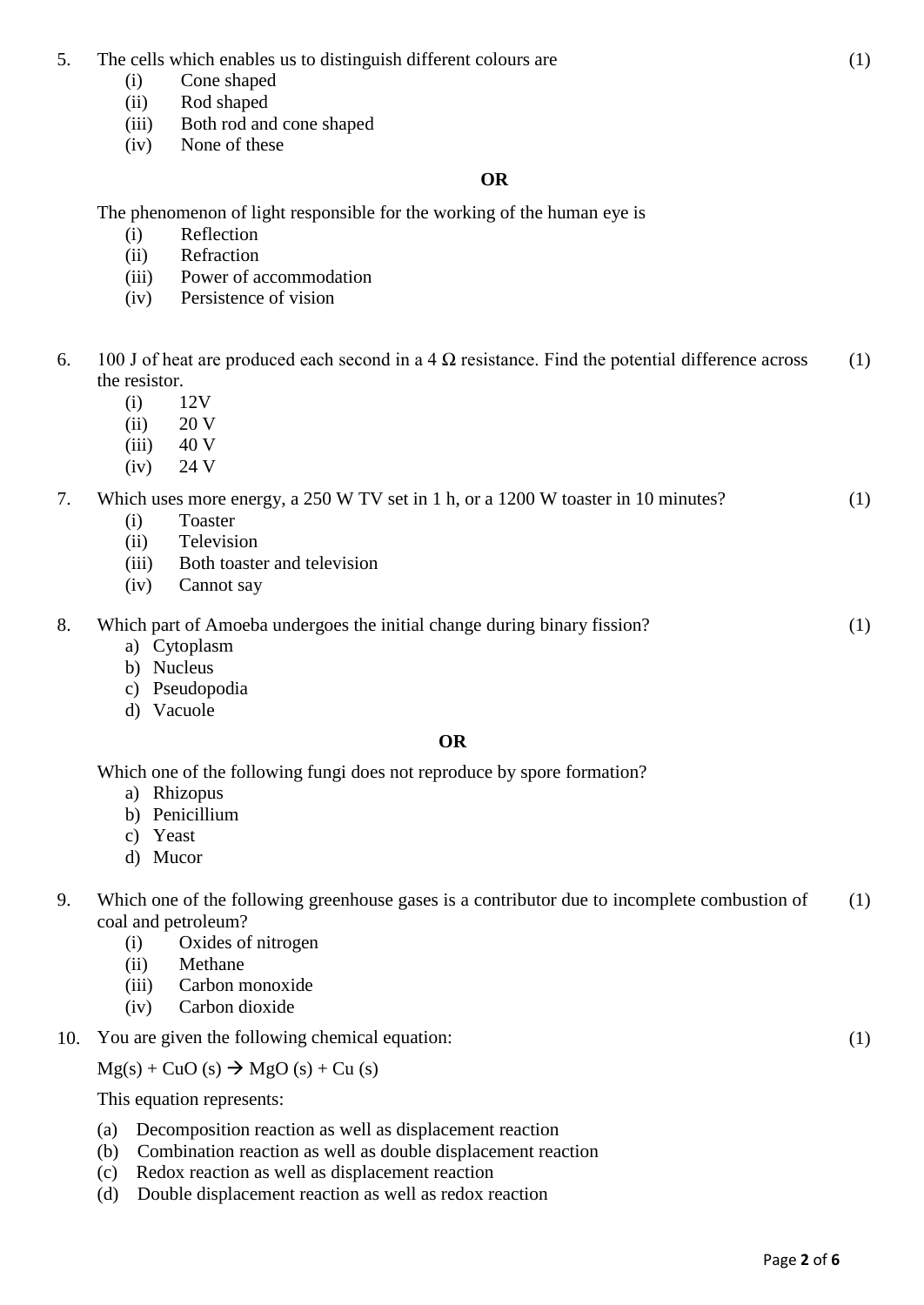(3)

(1)

- 11. The daffodil plants grow best in a soil having a pH range of 6.0 to 6.5. If the soil in a garden has a pH of 4.5, which substance needs to be added to the soil in order to grow daffodils? (a) salt
	- (b) lime
	- (c) sand
	- (d) compost
- 12. On moving from left to right in a period of a periodic table, the atomic number of elements increases. What happens to the size of atoms of elements on moving from left to right in a period? (1)
	- (a) increases
	- (b) decreases
	- (c) remains same
	- (d) first increases then decreases

## **OR**

The elements A, B, C, D and E have atomic numbers 9,11,17,12, and 13 respectively. The pair of elements which belongs to the same group of the periodic table are:

- (a) A and B
- (b) B and D
- (c) A and C
- (d) D and E
- 13. In the following questions, the Assertion and Reason have been put forward. Read the statements carefully and choose the correct alternative from the following: (1)
	- a) Both the Assertion and Reason are correct and the Reason is the correct explanation of the Assertion.
	- b) The Assertion and the Reason are correct but the Reason is not the correct explanation of the Assertion.
	- c) Assertion is true but the Reason is false.
	- d) The statement of the Assertion is false but the Reason is true.

**Assertion:** Zinc is used in the galvanization of iron

**Reason:** Its coating on iron articles increasing the life of it by protecting it from rusting.

14. Assertion: When a pencil is partly immersed in water and held obliquely to the surface, the pencil appears to bend at the water surface (1)

Reason: The apparent bending of the pencil is due to the refraction of light when it passes from water to air.

- (i) Both the Assertion and Reason are correct and the Reason is the correct explanation of the Assertion.
- (ii) The Assertion and the Reason are correct but the Reason is not the correct explanation of the Assertion.
- (iii) Assertion is true but the Reason is false.
- (iv) The statement of the Assertion is false but the Reason is true.

# **SECTION B**

15. (a) What happens when an aqueous solution of sodium sulphate reacts with an aqueous solution of barium chloride?

(b) Write the balanced chemical equation for the reaction which takes place

(c) Give the type of chemical reaction which occurs.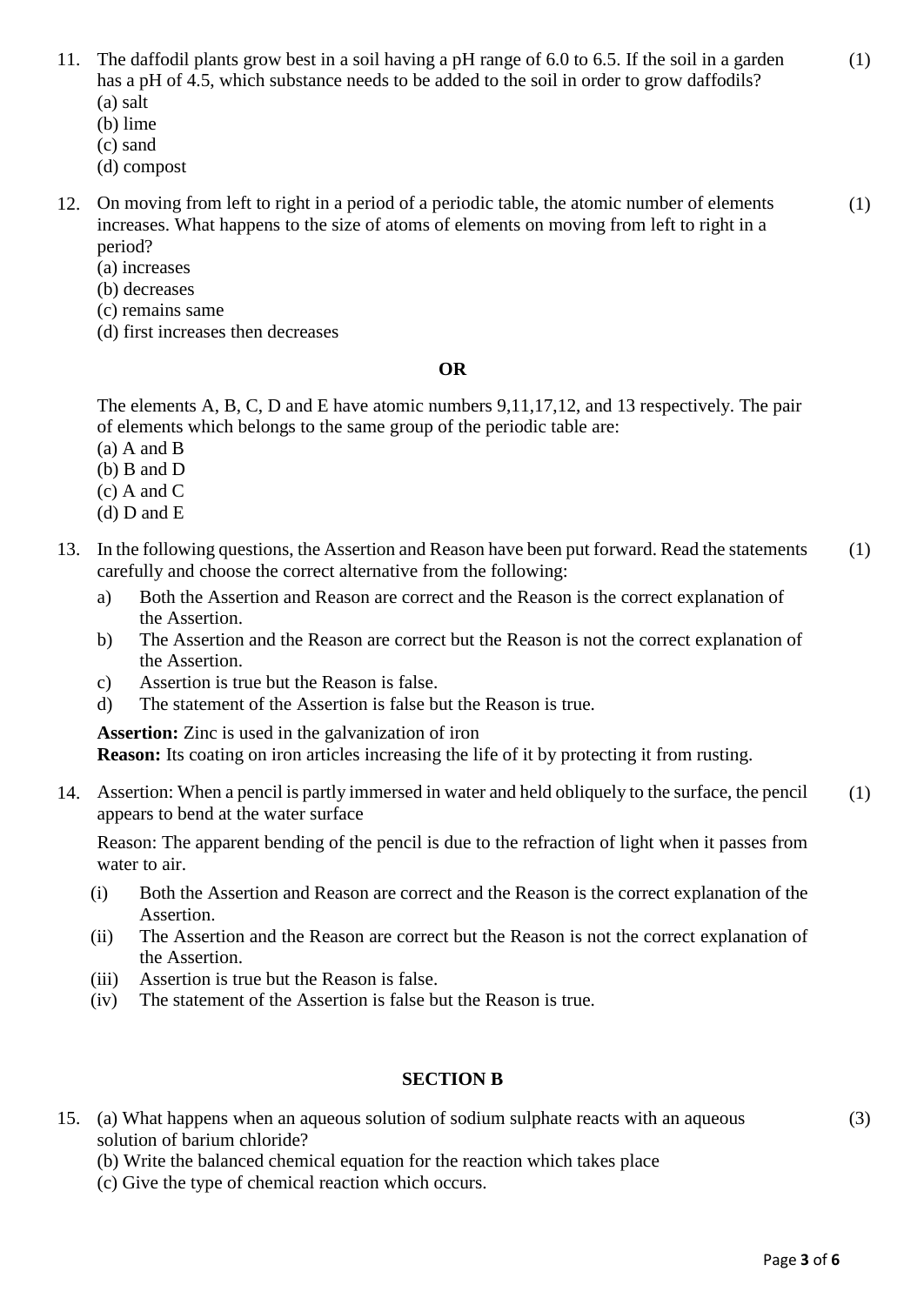# 16. (a) Name a metal compound which has detergent properties (cleansing properties). (b) Name one compound of calcium which is used for removing colour of a coloured cloth.

(c) State a peculiar (or remarkable) property of Plater of Paris.

# **OR**

Consider the following salts: Na<sub>2</sub>CO<sub>3</sub>, NaCl, NH<sub>4</sub>Cl, CH<sub>3</sub>COONa, K<sub>2</sub>SO<sub>4</sub>, (NH<sub>4</sub>)<sub>2</sub>SO<sub>4</sub> Which of these salts will give:

(a) acidic solutions?

- (b) neutral solutions?
- (c) basic solutions (or alkaline solutions)?

#### 17. An element X (2,8,2) combines separately with  $NO_3^-$  and  $SO_4^2$ ,  $PO_4^2$  radicals. (3)

- (a) Write the formulae of the three compounds so formed.
- (b) To which group of the periodic table does the element 'X' belong?
- (c) Will it form co-valent or ionic compound? Why?
- 18 Give reasons:
	- a) During one cardiac cycle blood goes only once through the heart of fishes.
	- b) Respiratory surfaces are moist and richly supplied with blood.
	- c) Plants have low energy needs compared to animals.

## **OR**

Write the function of the following:

- a) Pulmonary vein
- b) Vena cava
- c) Aorta
- 19. Questions 4i, 4ii, and 4iii consist of two statements, assertion (A) and reason (R). Answer these questions selecting the appropriate option from a to d. (3)
	- a) Both A and R are true, and R is the correct explanation for A.
	- b) Both A and R are true, and R is not the correct explanation of A.
	- c) A is true but R is false.
	- d) A is false but R is true.
	- i. (A) Biological magnification is the process in which harmful chemicals enter the food chain and get accumulated progressively at each trophic level. (R) Use of non-biodegradable pesticides leads to biomagnification.
	- ii. (A) Bacteria and fungi breakdown dead remains and waste products of organisms into simple inorganic substances that go into the soil, water, or air. (R) Use of fertilizers change the chemistry of soil and kills useful microbes.
	- iii. (A) At each trophic level in a food chain a large portion of the energy is utilized for the maintenance of organisms at that trophic level and energy is also lost as heat. (R) Organisms at each trophic level pass on less energy to the next trophic levels than they receive.
- 20. a) What are the hormones secreted by Pancreas? Give the functions of each of these hormones.
- (3)

(3)

(3)

b) How is the amount of hormone released regulated?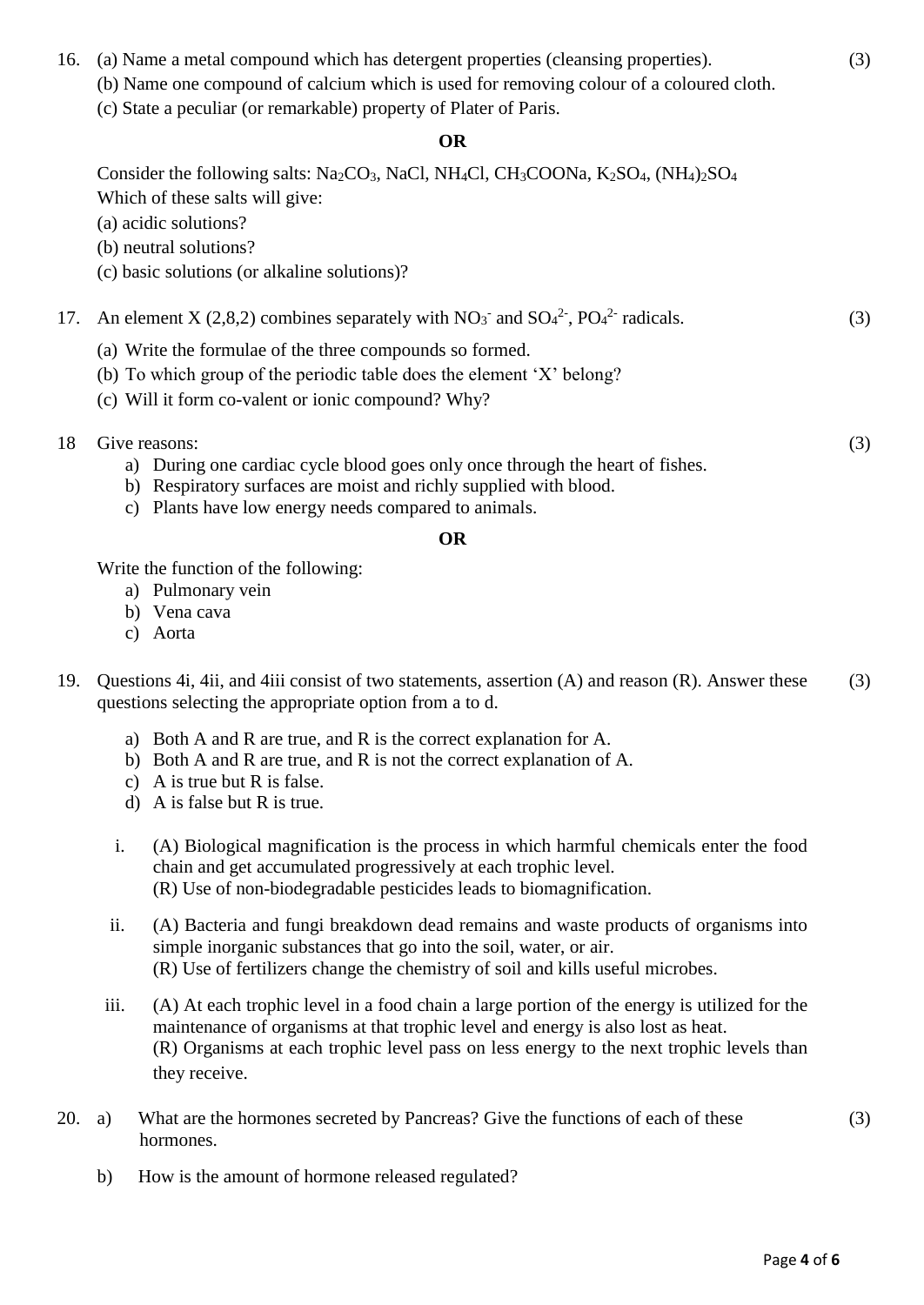- 21. a) What is biodiversity hot spot?
	- b) Who are the stake holders of forests?
	- c) Why should we conserve forests and wildlife?
- 22. The below figure shows the parts of an AC generator.(i) Label the parts which are numbered (ii) Name and state the principle of an AC generator. (3)



- 23. Define SI unit of power. A doctor has prescribed a corrective lens of power + 1.5 D. Find the focal length of the lens. Is the prescribed diverging or converging? (3)
- 24. The lower half of a convex lens is covered with a black paper, With reference to this answer the following questions: (3)
	- (i) Will this lens produce a complete image of the object?
	- (ii) Justify your answer with the help of a necessary ray diagram.

## **OR**

- (i) What is visible spectrum?
- (ii) Why is red used as the stopping light at traffic signals?
- (iii) Two triangular glass prism are kept together connected through their rectangular side. A light beam is passed through one side of the combination. Will there be any dispersion? Justify your answer.

## **SECTION C**

- 25. Give reason (s):
	- (a) Aluminium sheets do not corrode easily.
	- (b) Calcium starts float when added to water.
	- (c) Copper vessel coated with a green coating in rainy season.
	- (d) Electrical wires are coated with plastic
	- (e) Most of the metals do not give hydrogen while reacting with nitric acid

## **OR**

- (a) A substance X, an oxide of a metal, is used extensively in the cement industry. This element is found in our bones also. On treatment with water if forms a solution which turns red litmus blue. Identify X and also write the chemical reaction involved.
- (b) Choose a metal from the following metals which reacts only with hot water: Sodium, magnesium, iron. Mention the products formed during the reaction.

(5)